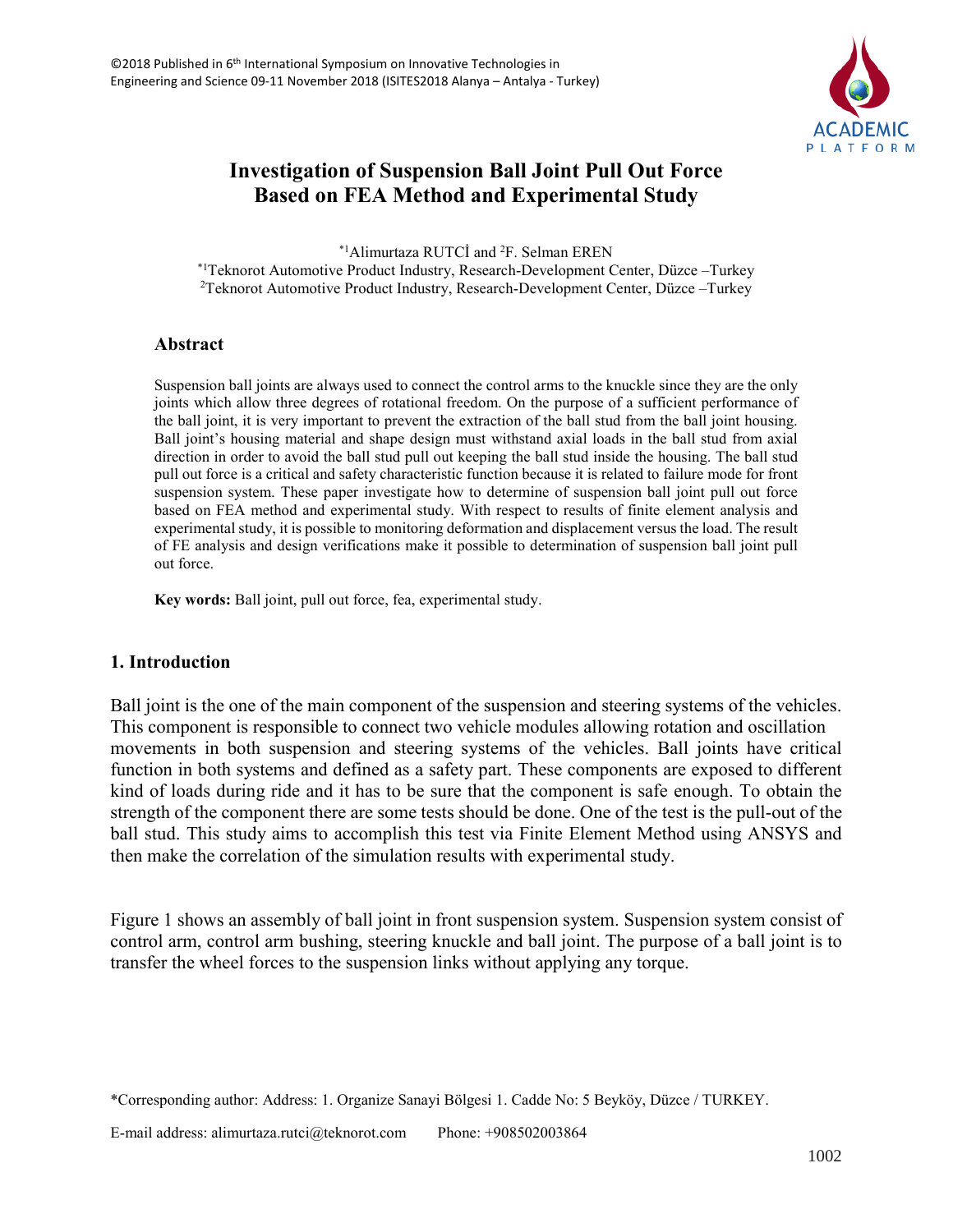

**Figure 1**. An assembly of ball joint in front suspension system

Ball joints consist various elements that their responsibilities, geometrical shapes and materials are different. The Figure 2 demonstrates a ball joint depicting its components. The ball joints main components: ball stud provide a mechanical connection between the housing and with castle nut and cotter pin. The ball stud is subject to the highest forces in the ball joint. Housing is the base component designed to accommodate the ball stud and ball bearing. Dust cover is designed for protecting the ball joint from contamination that causes additional wear on the ball bearing and corrosion of the ball stud. One of the main part of the ball joint is a plastic ball bearing due to minimize wear, reduce friction, better vibration damping.



**Figure 2.** Ball Joint Components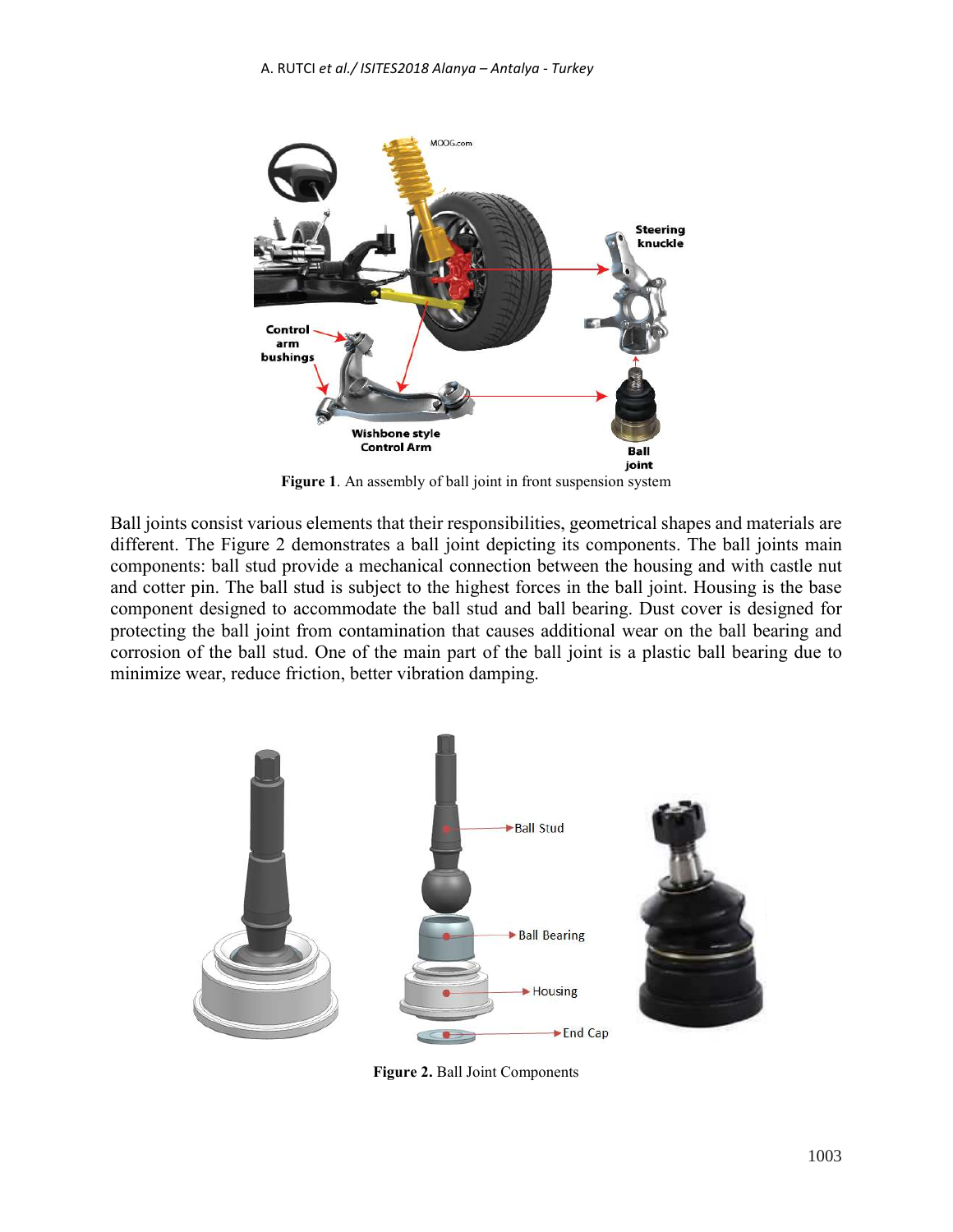## **2. Materials, Boundary Conditions and Finite Element Analysis**

To achieve the specific objectives this study has its own way of process and application. To determine stress distribution, force reactions and other analysis processes of the ball joint, CAD model is designed at NX Unigraphics 12.0. and imported to the ANSYS Workbench 18.2. Two type of analysis performed at the process which are defined below.

# *2.1. Materials*

| <b>Properties</b> |                                   | <b>Material</b>  |                  |            |  |
|-------------------|-----------------------------------|------------------|------------------|------------|--|
|                   | <b>Physical</b>                   | <b>AISI 1040</b> | <b>AISI 5140</b> | Delrin 100 |  |
| <b>Mechanical</b> | Density (kg/m^3)                  | 7800 - 7900      | 7800 - 7900      | 1420       |  |
|                   | <b>Poisson's Ratio</b>            | $0,27 - 0,30$    | $0,27 - 0,30$    |            |  |
|                   | Young Modulus (MPa)               | 2,08e5 - 2,16e5  | 2,08e5 - 2,16e5  | 3000       |  |
|                   | <b>Tensile Strength (MPa)</b>     | 525              | 575              |            |  |
|                   | Yield Strain (%)                  | $24 - 36$        | $23 - 35$        | 26         |  |
|                   | <b>Yield Strength (MPa)</b>       | 355              | 295              | 72         |  |
|                   | <b>Compressive Strength (Mpa)</b> | $315 - 390$      | $260 - 325$      | 110        |  |
|                   | <b>Flexural Modulus (GPa)</b>     | $208 - 216$      | $209 - 217$      | 2,9        |  |
|                   | Hardness (HV)                     | $143 - 173$      | 155 - 190        |            |  |
| <b>Thermal</b>    | Melting Point (°C)                | 1430 - 1510      | 1430 - 1510      | 178        |  |

| <b>Material</b>  | <b>Chemical Composition</b> |    |                                                                                      |  |    |    |
|------------------|-----------------------------|----|--------------------------------------------------------------------------------------|--|----|----|
|                  | C                           | Mn |                                                                                      |  | Si | Cr |
| <b>AISI 1040</b> |                             |    | $\vert 0.37 - 0.44 \vert 0.6 - 0.9 \vert$ Max. 0.04   Max. 0.05                      |  |    |    |
| <b>AISI 5140</b> |                             |    | $\vert 0.38 - 0.43 \vert 0.7 - 0.9 \vert$ Max. 0.035 Max. 0.04 0.15 - 0.35 0.7 - 0.9 |  |    |    |
| Delrin 100       | POM (Polyoxymethylene)      |    |                                                                                      |  |    |    |

**Table 1.** Material Properties

## *2.2. Finite Element Analysis, Study 1 (Axisymmetric Model)*



Meshed 2D axisymmetric model of the component consist of 4120 elements and 13077 nodes. Meshed model is as in Figure 3.

**Figure 3.** Meshed 2D Axisymmetric Model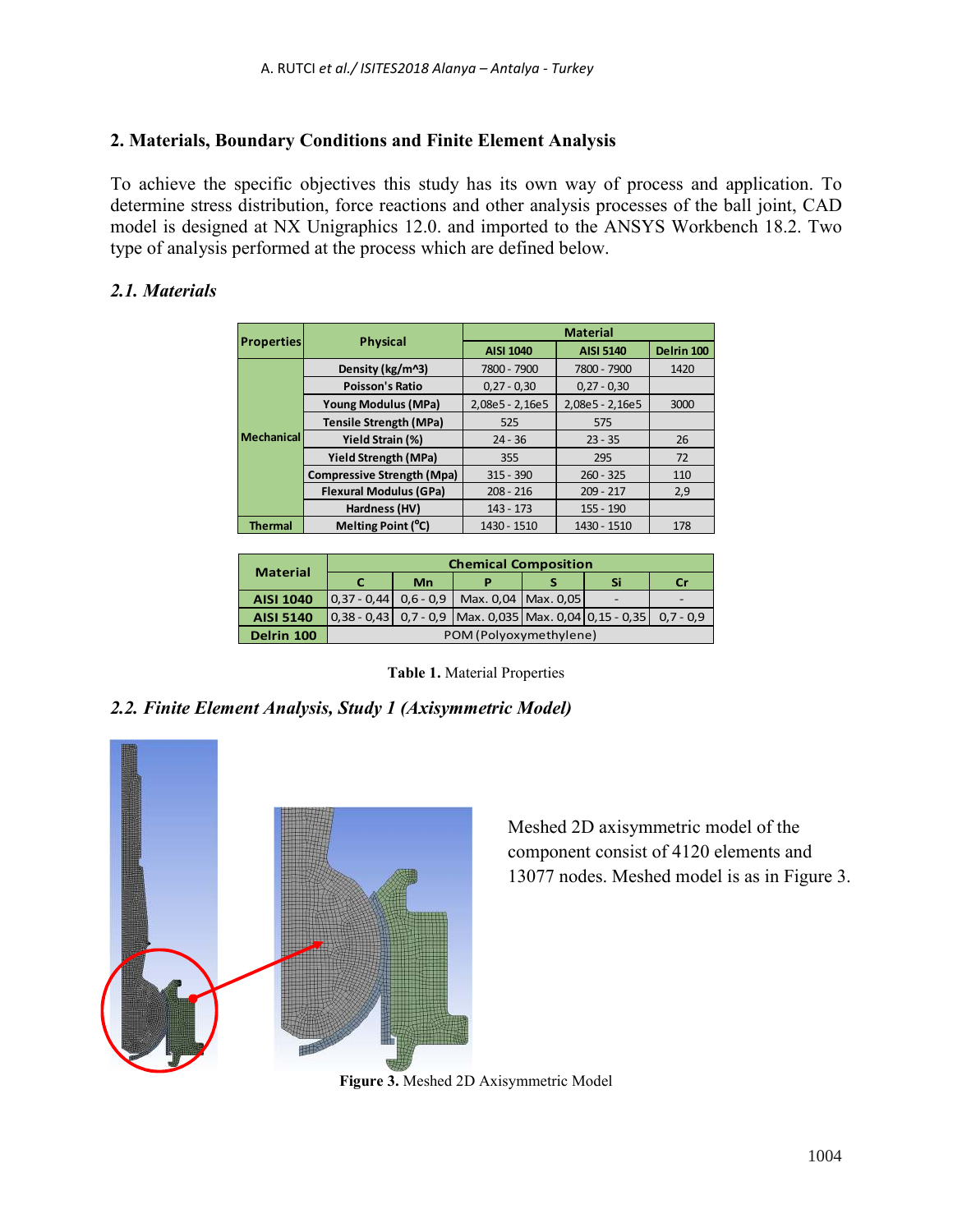#### A. RUTCI *et al./ ISITES2018 Alanya – Antalya - Turkey*



The CAD model is constrained as the body is fixed from point A and the ball stud is forced to pull out from the point B. Boundary conditions are as in Figure 4.

**Figure 4.** Boundary Conditions of 2D Axisymmetric Model

Stress distribution on the component is shown in the Figure 5 below for axisymmetric model.



**Figure 5.** Stress Distribution 2D Axisymmetric Model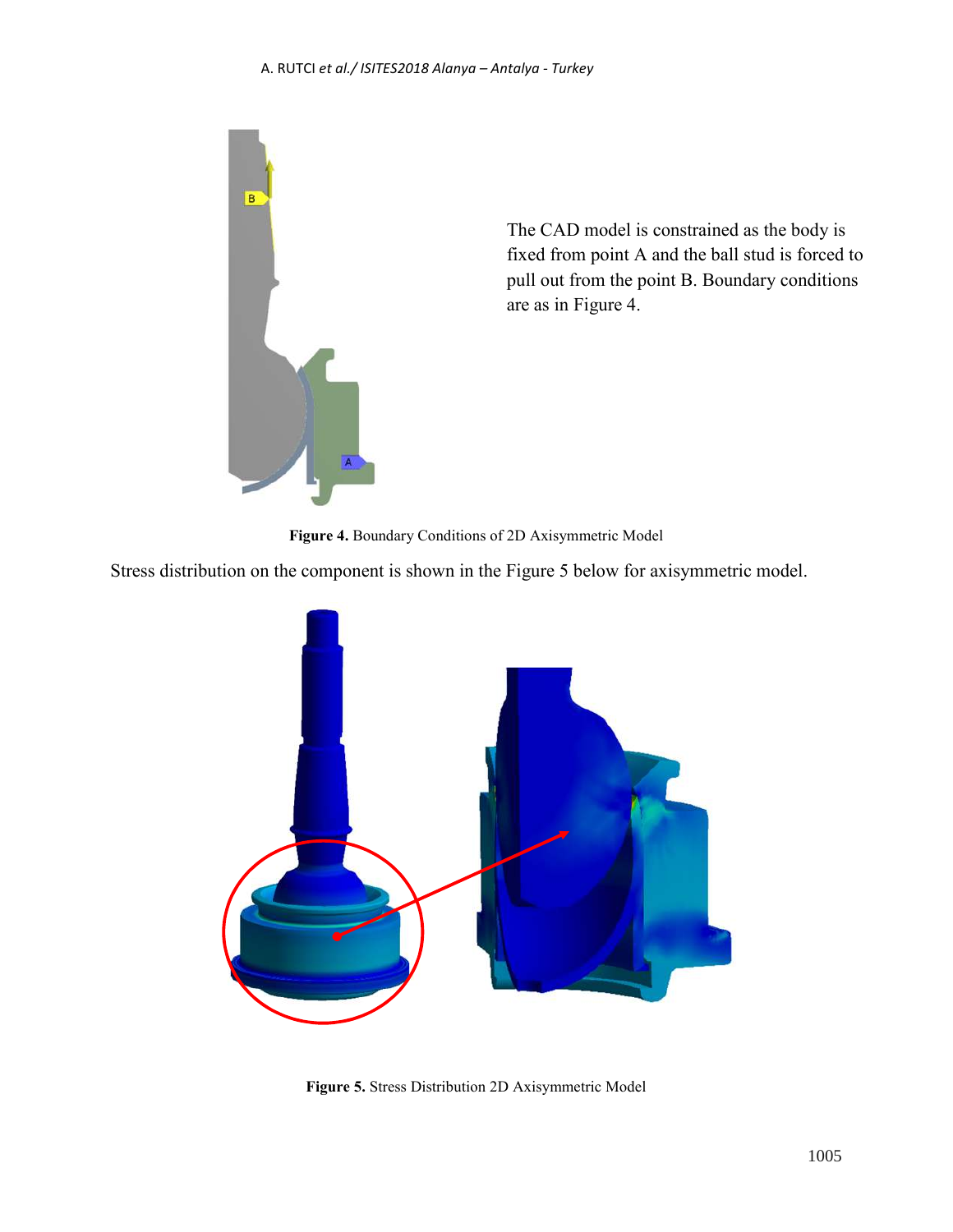## *2.3. Finite Element Analysis, Study 2 (Full Model)*

Meshed 3D full model of the component consist of 35120 elements and 57804 nodes. The CAD model is constrained as the body is fixed from point A and the ball stud is forced to pull out from the point B. Meshed model and boundary conditions are as in Figure 6 and Figure 7.



**Figure 7.** Boundary Conditions of 3D Full Model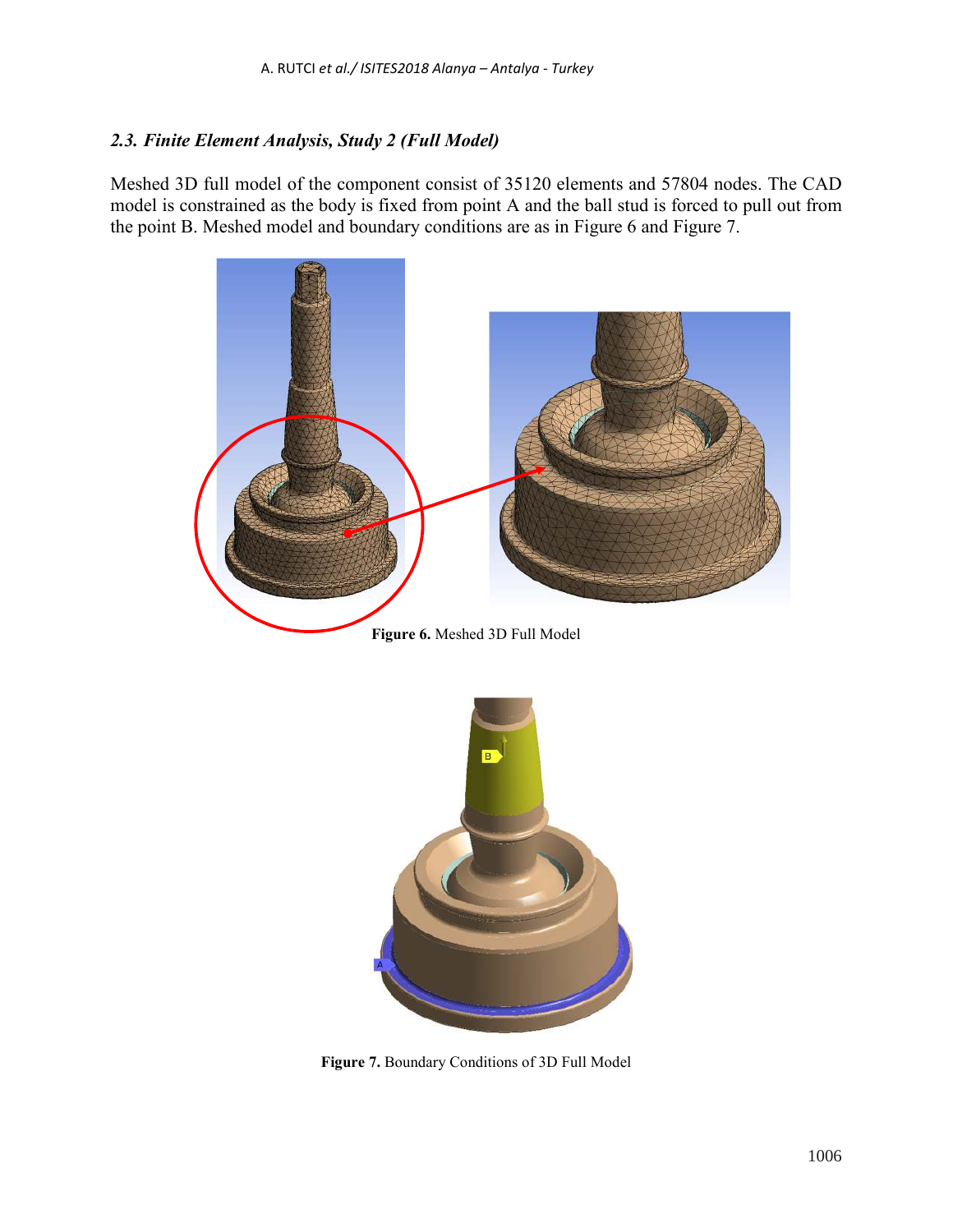

Stress distribution on the component is shown in the Figure 8 below for 3D model.

**Figure 8.** Stress Distribution of 3D Full Model

# *3. Experimental Study*

Experimental study is done with the same boundary conditions as applied on the simulation. Three samples used for the experimental study. Average value is taken as reference. Force reaction and so the pull out force is obtained from the test results (Figure 9) and the Force-Strain graph is shown below.



**Figure 9.** Ball Joint Test Ring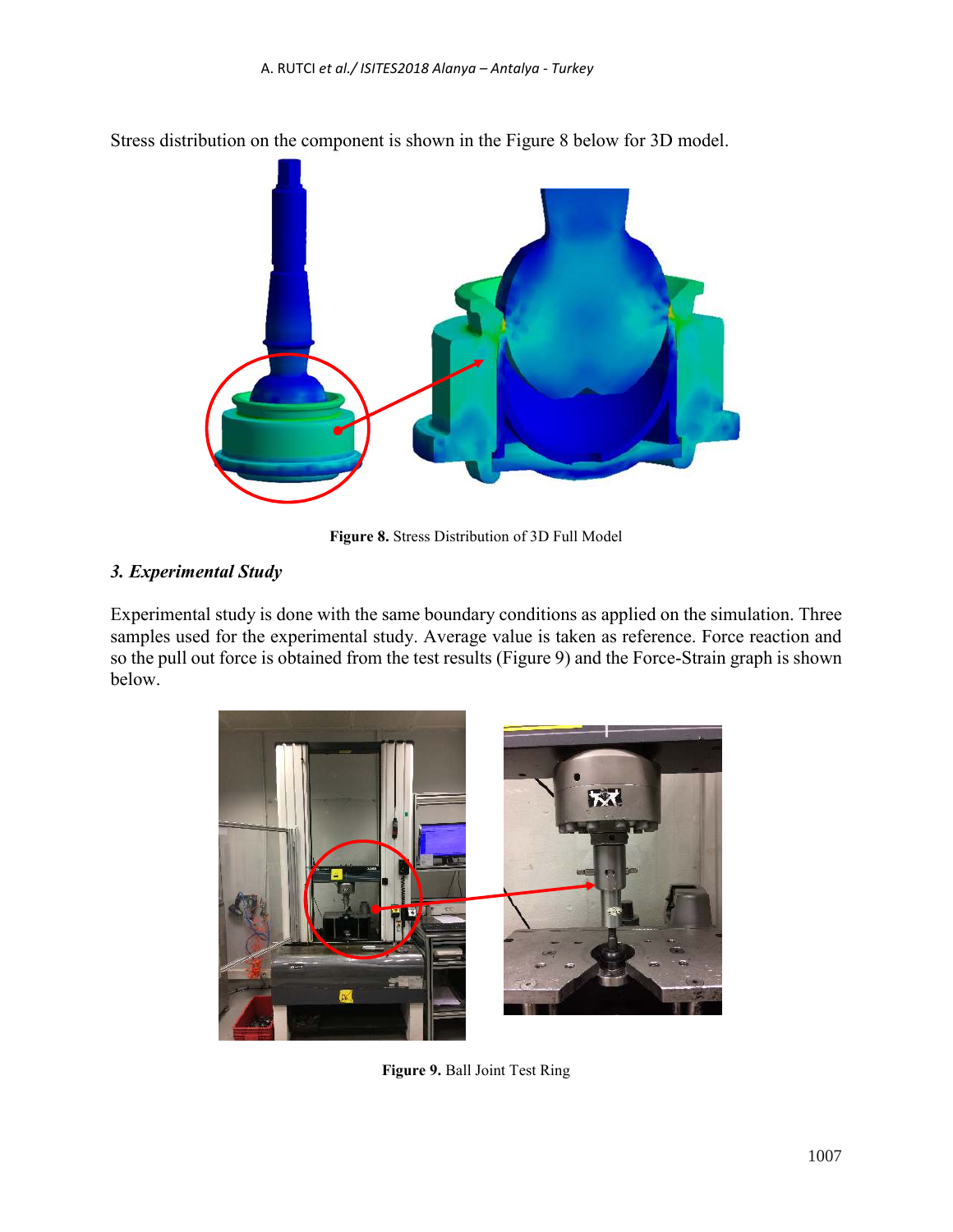# **Conclusions**

It can be seen that stress distribution on both simulations are alike. Another important parameter on this study is the force reactions and the value of the force that will pull the ball stud out. As in Graph. 1 the amount of force is found as 37744 N average and the results are compared with the simulation results as shown in the Table 2 below.

|                              | Experimental<br><b>Test Result</b> | <b>Simulation Result</b> |               | Error %                  |               |
|------------------------------|------------------------------------|--------------------------|---------------|--------------------------|---------------|
|                              |                                    | 2D Axisymmetric<br>Model | 3D Full Model | 2D Axisymmetric<br>Model | 3D Full Model |
| <b>Pull Out Force</b><br>(N) | 39347                              | 38208                    | 38757         | 2,89                     | 1,49          |



**Table 2.** Comparison of the Results

**Graph. 1.** Pull Out Force Monitor

It is observed that the finite element analysis result and prototype test results are approximately same. The difference between the finite element simulation and the experimental results is 2,89% for 2D Axisymmetric model and 1,49% for 3D model. These percentages are considered acceptable for a preventive method, so that the experimental results validated the simulation analysis. This study shows that virtual analysis methods' results leads us how to design robust ball joint before physical prototype phase.